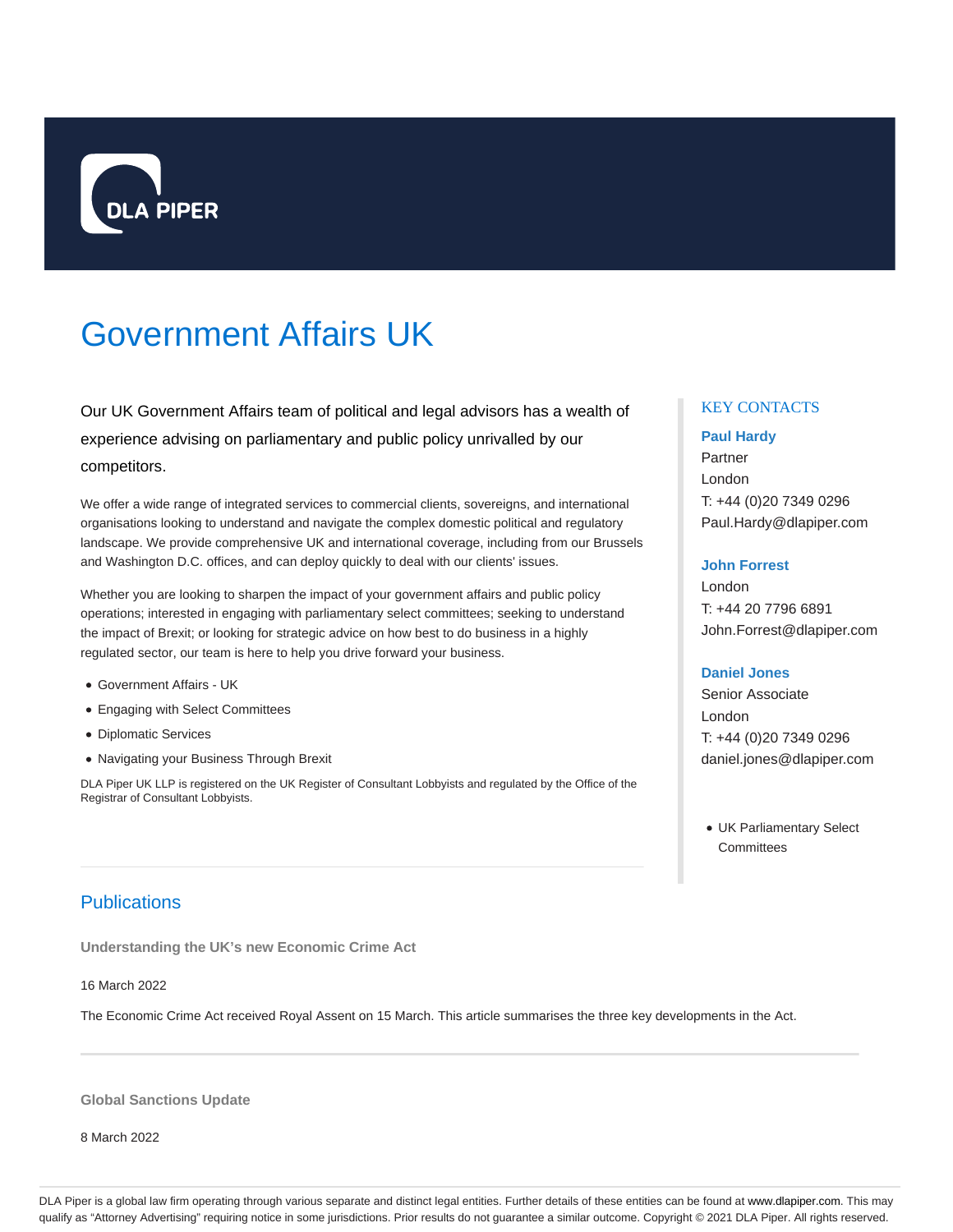## GLOBAL SANCTIONS ALERT

Our International Trade team have summarised the latest developments in global sanctions and how to navigate the implications on your business.

**Focus on the technology sector**

## 25 January 2022 UNDERSTANDING THE UK NATIONAL SECURITY & INVESTMENT REGIME PODCAST

What is the impact of the regime on the technology sector? Sarah Smith is joined by competition partner, Alexandra Kamerling, and DLA Piper's tech sector specialist, Kit Burden, to anaylse which activities are likely to be caught with a focus on AI and computer hardware.

**A legal overview**

## 4 January 2022 UNDERSTANDING THE UK NATIONAL SECURITY & INVESTMENT REGIME PODCAST

In episode 2 of our podcast series we discuss the legal context of the regime: how it will operate and the implications for businesses. In particular, the legislation - which comes into force today, 4 January - has wide reaching implications for M&A involving businesses or assets connected with the UK.

**What's driving the new National Security and Investment Regime**

## 12 December 2021 UNDERSTANDING THE UK NATIONAL SECURITY & INVESTMENT REGIME PODCAST

Episode 1 of our new Podcast series discusses what is driving the new National Security and Investment Regime. What is the political context for the new regime? Who and what is driving the pressure to strengthen investment screening both in the UK and internationally? Sarah Smith, Partner in DLA Piper's Competition practice is joined by Lord Gavin Barwell, Strategic Advisor and former Chief of Staff to Teresa May and Paul Hardy, Head of UK Government Affairs at DLA Piper to discuss the context of the new regime.

**Solutions to the impact of Brexit on Northern Ireland trade**

## 29 October 2021 DLA PIPER TRADE TRUTHS

The Northern Ireland Protocol (the Protocol) has been back in the headlines recently as politicians in the UK, Ireland, and EU try to ease the difficulties faced by many businesses as they move their goods between Great Britain (GB), made up of England, Wales, and Scotland; Northern Ireland (NI) and Ireland, which is an EU Member State.

**Why anti-suit injunctions may be on the rise after Brexit**

#### 27 October 2021

The departure of the UK from the EU is expected to lead to a rise in the number of anti-suit injunctions sought in the English courts. In this article we consider the four main reasons why that is likely to be the case.

DLA Piper is a global law firm operating through various separate and distinct legal entities. Further details of these entities can be found at www.dlapiper.com. This may qualify as "Attorney Advertising" requiring notice in some jurisdictions. Prior results do not guarantee a similar outcome. Copyright © 2021 DLA Piper. All rights reserved.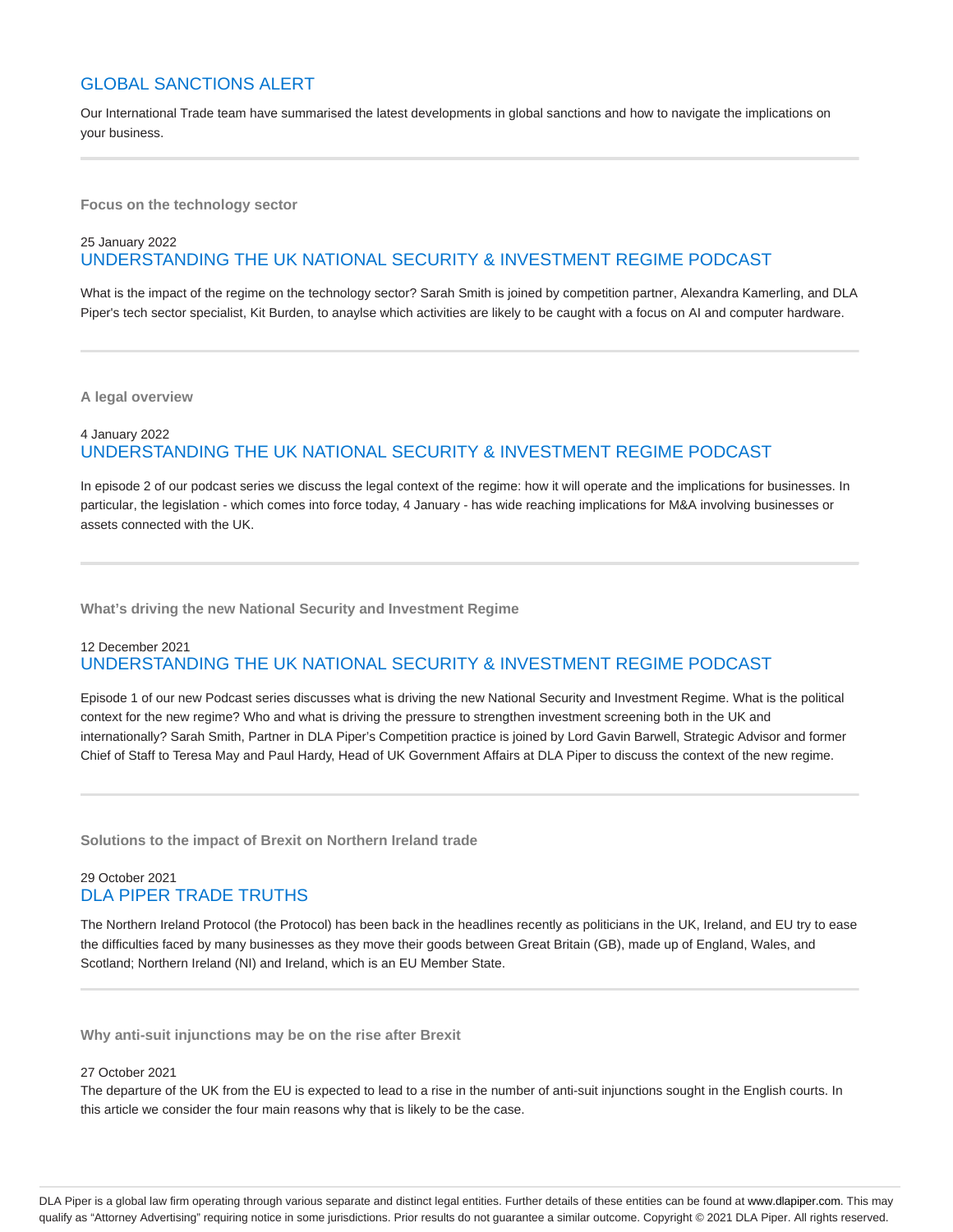**Export controls: the EU's new dual-use regime**

## 27 September 2021 DLA PIPER TRADE TRUTHS

The EU has amended numerous aspects of the export control regime by implementing the Recast Dual Use Regulation which governs EU exports of dual-use items. We summarise the key changes and what you'll need to know about dual-use items.

**The UK Bribery Act: A Perfect 10 or an uninspired 5/10?**

1 July 2021

From its conception, the UK Bribery Act 2010, which came into force on 1 July 2011, presented itself as a radical and comprehensive overhaul of UK anti-bribery and corruption law. So, a decade on, what does the score card look like?

**High fat, sugar or salt food and drink regulation changes**

#### 25 May 2021

In the UK plans to ban the advertising of High Fat, Salt and Sugar (HFSS) products will now go ahead. It is expected to hit food manufacturers hard and they need to be prepared for the changes. In this guide we explore what businesses can do to respond and prepare, as well as what stage each proposal has reached.

**The Queen's Speech 2021 – the new UK legislative programme**

#### 13 May 2021

On 11 May 2021, the Queen officially opened Parliament and delivered her Queen's Speech outlining the government's priorities and the laws that ministers intend to pass in the new parliamentary session. Short summaries of the key Bills are set out in this article.

**The UK Government adopts the National Security and Investment Act on 29 April 2021**

#### 10 May 2021

With the adoption of the National Securities & Investment Act, the UK is embarking on a serious journey to toughen foreign investment rules in line with other major economies in a move prompted by concerns surrounding foreign investment in critical or sensitive sectors.

**Establishment of new freeports in England**

## 29 April 2021 DLA PIPER TRADE TRUTHS

England announced the location of eight new freeports with the hope they will act as national hubs for global trade and investment across the UK; promote regeneration and job creation as part of the Government's commitment to "levelling up"; and provide hotbeds for innovation.

**Postponement of post-Brexit border checks in Great Britain**

DLA Piper is a global law firm operating through various separate and distinct legal entities. Further details of these entities can be found at www.dlapiper.com. This may qualify as "Attorney Advertising" requiring notice in some jurisdictions. Prior results do not guarantee a similar outcome. Copyright @ 2021 DLA Piper. All rights reserved.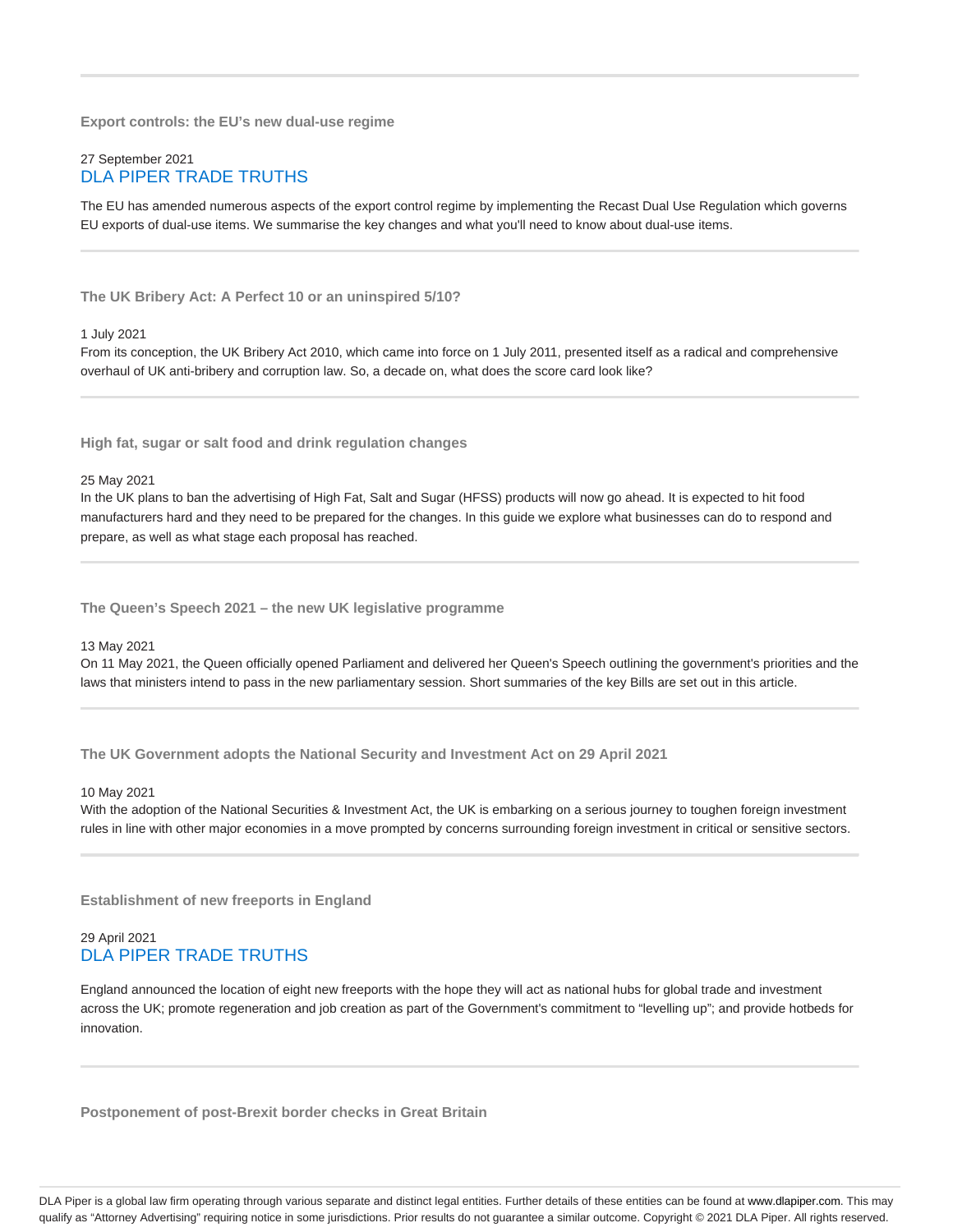## 23 March 2021 DLA PIPER TRADE TRUTHS

The UK Government introduced a Border Operating Model for a phased introduction of full customs and regulatory checks on imports from the EU into Great Britain. It gives supply-chain managers six months more to ensure affected EU imports are ready for the new SPS checks which will be put in place from October.

**What happens when trade goes wrong? Understanding trade remedies and what they mean for you**

## 7 January 2021 DLA PIPER TRADE TRUTHS

Trade remedies have previously been assessed and implemented by the EU on behalf of the UK under the multilateral WTO framework. From 1 January 2021, the UK has implemented an independent trade remedies framework; the aim being to defend UK business interests from potentially injurious market distortion.

**The new three-tier system: A summary of the English coronavirus restrictions in force from 2 December**

#### 2 December 2020

On 2 December 2020, The Health Protection (Coronavirus, Restrictions) (All Tiers) (England) Regulations 2020 come into force. These govern the transition from a full lockdown to lighter restrictions until 2 February 2021.

**Brexit: Choice of Law, Jurisdiction, Enforcement, and Service**

#### 27 November 2020

This article looks at the impact of reaching the end of the Brexit transition period (at 11pm on 31 December 2020) on governing law, jurisdiction, enforcement, and service in contracts between UK entities and EU member state entities.

**Continuity or Change? Procurement Rules after Brexit**

## 12 November 2020 DLA PIPER TRADE TRUTHS

This weeks edition of DLA Piper Trade Turths, we look at how the UK's accession to the WTO's plurilateral procurement agreement is likely to change the UK's procurement regime at the end of the Transition Period.

**Lockdown 2.0: a summary of the latest English Coronavirus Restrictions Regulations, published on 5 November 2020**

#### 12 November 2020

On 5 November 2020, the Health Protection (Coronavirus, Restrictions) (England) (No.4) Regulations 2020 came into effect. These new regulations are the UK government's response to a second wave of COVID-19 cases and enforce a new national lockdown for England until 2 December 2020.

**A "Global Britain" – the UK's changing role at the World Trade Organisation**

29 October 2020

DLA Piper is a global law firm operating through various separate and distinct legal entities. Further details of these entities can be found at www.dlapiper.com. This may qualify as "Attorney Advertising" requiring notice in some jurisdictions. Prior results do not guarantee a similar outcome. Copyright @ 2021 DLA Piper. All rights reserved.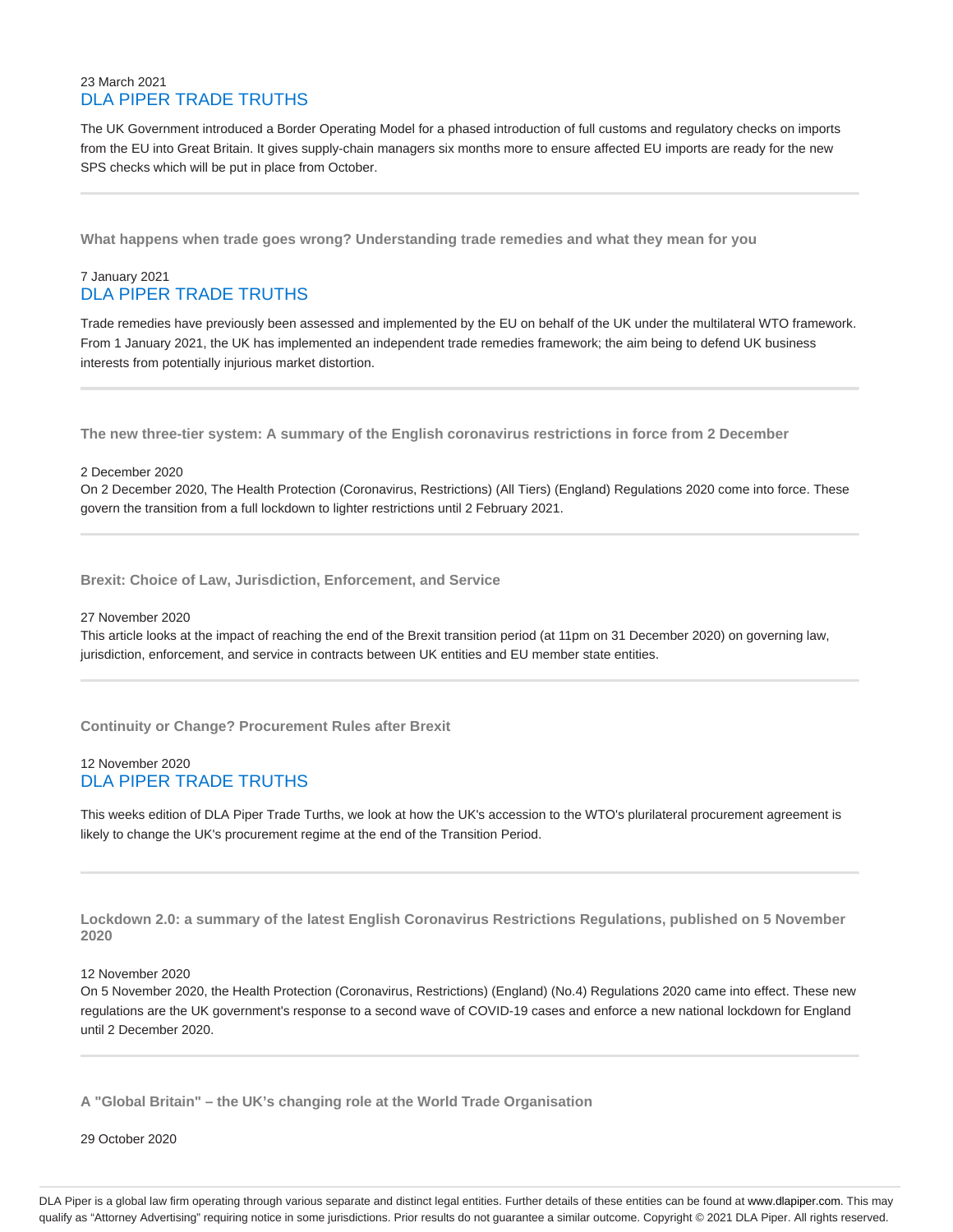## DLA PIPER TRADE TRUTHS

This edition of Trade Truths looks at how Brexit will change the UK's relationship with the WTO and sheds light on the election of the new WTO Director-General, and what this means for the UK's post-Brexit future.

**State aid: Levelling the playing field or moving the goalposts?**

## 21 October 2020 DLA PIPER TRADE TRUTHS

The European Commission unveiled plans on 17 June 2020 to take a tougher line on subsidised foreign companies in the EU market. Under this proposal, the Commission seeks to "safeguard critical EU companies" in strategic industries such as pharma and agri-food so that they do not fall victim to "hostile takeovers conducted by large dominant player".

**Rules of Origin - what you need to know**

## 9 October 2020 DLA PIPER TRADE TRUTHS

With less than two months before the end of the Brexit Transition Period, importers and exporters of goods between the UK and both the EU, and the rest of the world, are preparing for the impact of significant changes to UK and EU trading arrangements upon their businesses and operations. Recent articles in the DLA Piper Trade Truths series have examined the realities of trading on so-called 'World Trade Organisation (WTO) terms', should there be no deal at the end of the Transition Period, including the impact on customs procedures and tariffs on goods, together with the UK's post-Brexit trading landscape.

**Beyond the EU-UK Negotiations: Planning for trade with the rest of the world after Brexit**

## 30 September 2020 DLA PIPER TRADE TRUTHS

Whilst clients are rightly focused on the current status of negotiations between the UK and EU, some 12 weeks before the end of the Transition Period, it is easy to lose sight of the impact of Brexit on the UK's trading relationship with the rest of the world and the commercial consequences of this for businesses.

**Face coverings, self-isolation and hospitality restrictions: Further tightening of English coronavirus regime**

#### 28 September 2020

New lockdown regulations came into force in England on 23, 24 and 28 September 2020 to address rising cases of COVID-19. We discuss the new regulations and what it means for businesses.

**The Northern Ireland Protocol and the UK Internal Market Bill**

## 15 September 2020 DLA PIPER TRADE TRUTHS

The second article in the DLA Piper Trade Truths series explains why the Internal Market Bill has attracted such controversy, and what it could mean in terms of preparing your business for trade between Great Britain and Northern Ireland from next year.